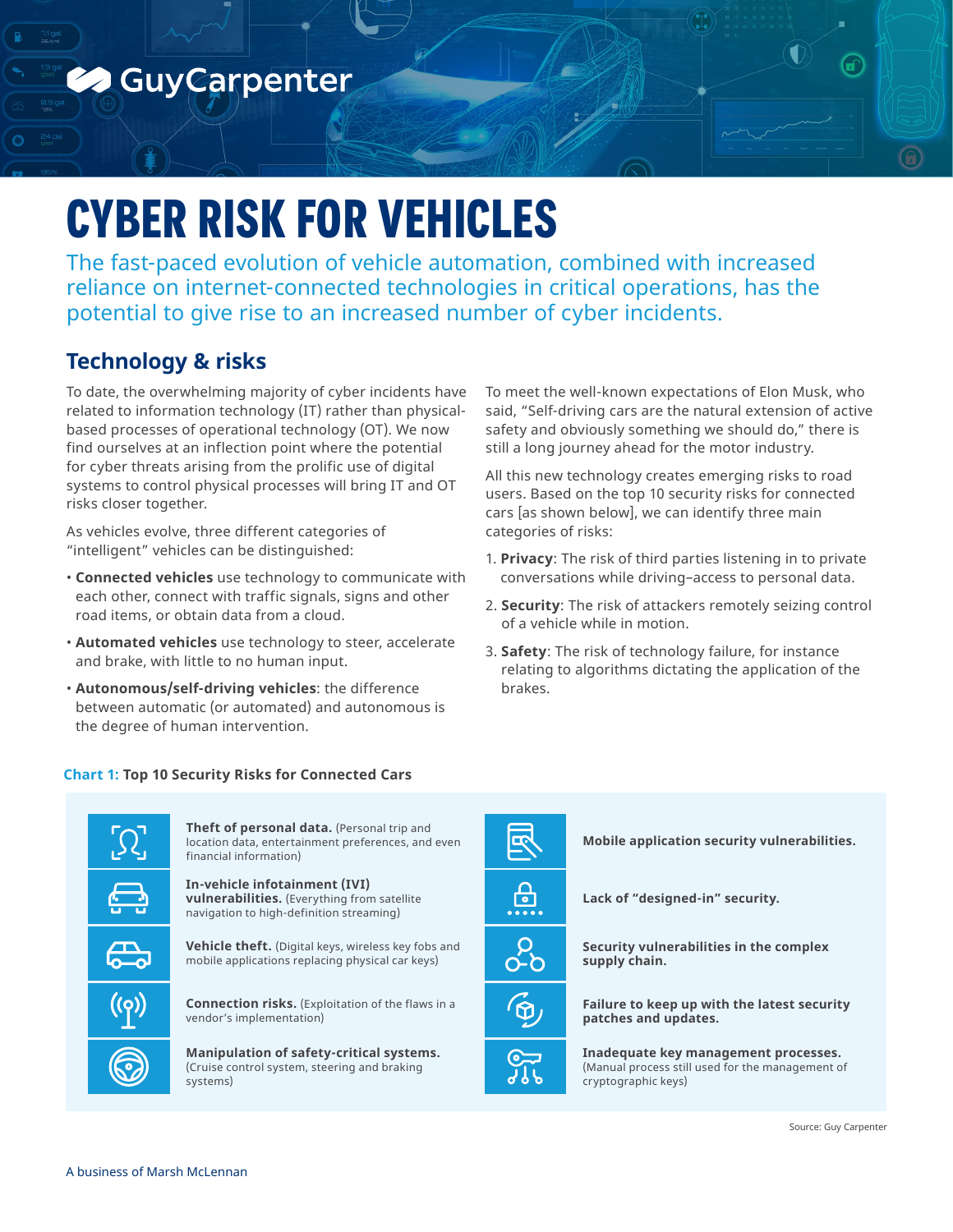Various vehicle manufacturers point out the increasing risk of car hacking and admit to vulnerabilities in their software:

• Motor-vehicle software is often provided by external partners who themselves externalise parts of the software.

• Car manufacturers also use open-source systems such as Linux, Android and FreeRTOS.2 to avoid cost pressures.

• A large number of vehicles often make use of the same software, which increases the concentration of the risk.

In addition, vehicle manufacturers report the cyber risk as realistic with a growing probability of occurrence, particularly with the increasing number of connected cars. According to Statista, the percentage of connected-car stock should increase from 5.7% in 2017 to 22% by 2023:

## **Cyber issues and motor coverage**

There are two key types of cyber risk exposures:

#### **1. Loss to tangible property including the financial consequences**

Liability and property-damage policies take into account exposure to physical loss, bodily injury and consequential damage that result from a covered physical loss. Standard reinsurance programmes protect for this—for the moment.

#### **Chart 3: Two Ways to Cover It: Affirmative vs. Silent**



## **Chart 2: Connected Car Stock**



#### **2. Pure financial loss**

Cyber policies are designed to cover non-physical losses that are not a consequence of a covered physical loss. This corresponds to pure financial losses, without infrastructures or information systems being affected (either partial or total destruction).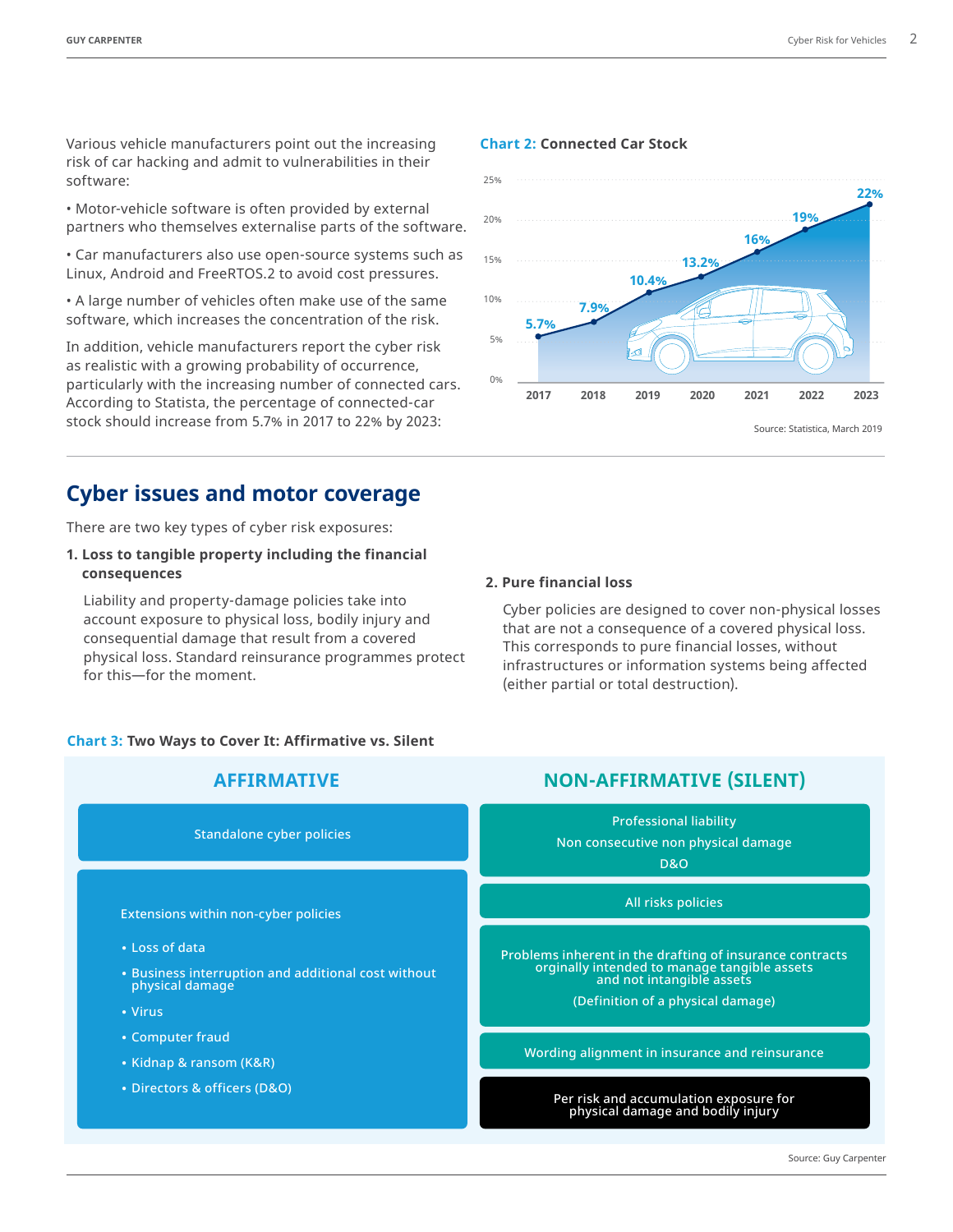Motor insurance is primarily concerned with nonaffirmative (or silent) cyber. Most motor losses that can be expected are:

- Physical damage to the car–theft and vandalism.
- Physical damage and bodily injury through third-party liability.

#### **Table 1: MTPL vs Product Liablility**

**MTPL** In the event of an accident (with bodily injury) the **first insurance involved is MTPL** (Badinter law in France, Road Traffic Act in the UK, etc.). Possible recourse against the car manufacturers, car spareparts suppliers, garages, etc. (e.g., defect on a truck tyre causing a fatal accident). • The top cause for any car accident is through human error. • The new technologies released by the motor industry have helped in reducing the number of car accidents. • Car accidents likely will continue to decrease. **Motor liability (r)evolution is expected**: move from thirdparty to first-party insurance (e.g., no-fault liability in Israel). Manufacturer's liability can be attracted based on the 1985 European Directive on product liability. Specifics: Manufacturer's liability can be attracted based on the 1985 **European Directive** on product liability. Specifics: • No-fault liability for dangerous product. • Need to prove the default + bodily injury and/or physical damage + causal link. • Principle of denunciation vs recourse (up to the importer of the product in the EC). Question mark on the very concept of a product: for some, standard software will be a product, while tailor-made software falls under the concept of service. How to apply the concept of defect to software? Indeed, the very nature of software means that it contains bugs, during its start-up period and also during its maintenance in service. **Obligation of means and not of result** Product Liability

Source: Guy Carpenter

Legally, we have to distinguish between types of insurance when talking about bodily-injury accident: motor thirdparty liability (MTPL) versus product liability. We expect a move from third-party to first-party insurance with the increase of technology in cars.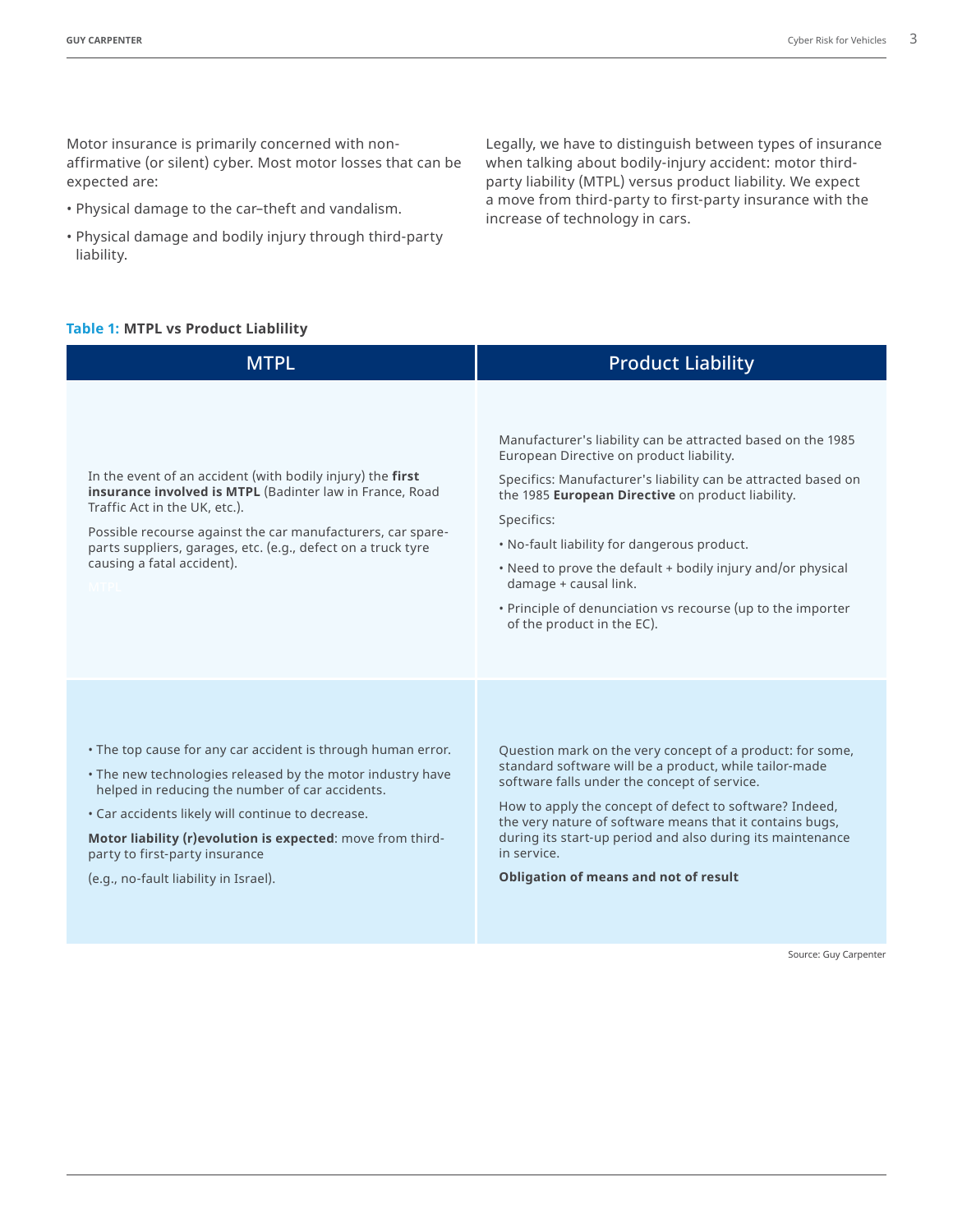With these points in mind, we set out in the following table the direct impact of these changes for the insurance industry in terms of frequency, severity and accumulations:

#### **Table 2: Aspects of Change and Their Effect on Liability**

|                     | <b>MTPL / Personal Accident</b>                                                                                                                                                                                                                                | <b>Product Liability</b>                                       | <b>General Liability</b>                                                        |
|---------------------|----------------------------------------------------------------------------------------------------------------------------------------------------------------------------------------------------------------------------------------------------------------|----------------------------------------------------------------|---------------------------------------------------------------------------------|
| Frequency           | A possible increase in the<br>number of losses due to cyber.<br>Largely compensated by drop in<br>the number of accidents due to<br>human error following increase<br>of driver's safety systems.                                                              | <b>Tariff</b>                                                  | Possible losses as a result<br>of General Data Protection<br>Regulation (GDPR). |
| <b>Severity</b>     | Unchanged                                                                                                                                                                                                                                                      | Unchanged and capped at level<br>of the original policy limit. | Unchanged and capped at level<br>of the original policy limit.                  |
| <b>Accumulation</b> | Scenario: takeover of several<br>vehicles that are involved in one<br>or more accidents:<br>$\cdot$ If same accident = 1 event<br>• If several accidents = several<br>events.<br>Not neutral at the reinsurance<br>level-watch out for aggregation<br>clauses. | Possible accumulation through<br>the supply chain.             | Possible accumulation through<br>various stakeholders.                          |
| Watch out           | Theft / Vandalism                                                                                                                                                                                                                                              | Product recall                                                 |                                                                                 |

Source: Guy Carpenter



#### **Focus on cyber risk linked to car manufacturers' property insurance**

In the case of a malfunction of systems that disrupts the manufacture of vehicles, this could lead to a large business-interruption loss. The reinsurance market after the COVID-19 crisis has strongly limited the application of cyber business-interruption clauses:

- Requiring that their application be linked to physical damage.
- Which in terms of cyber strongly limits the potential risk transfer (or recovery.)